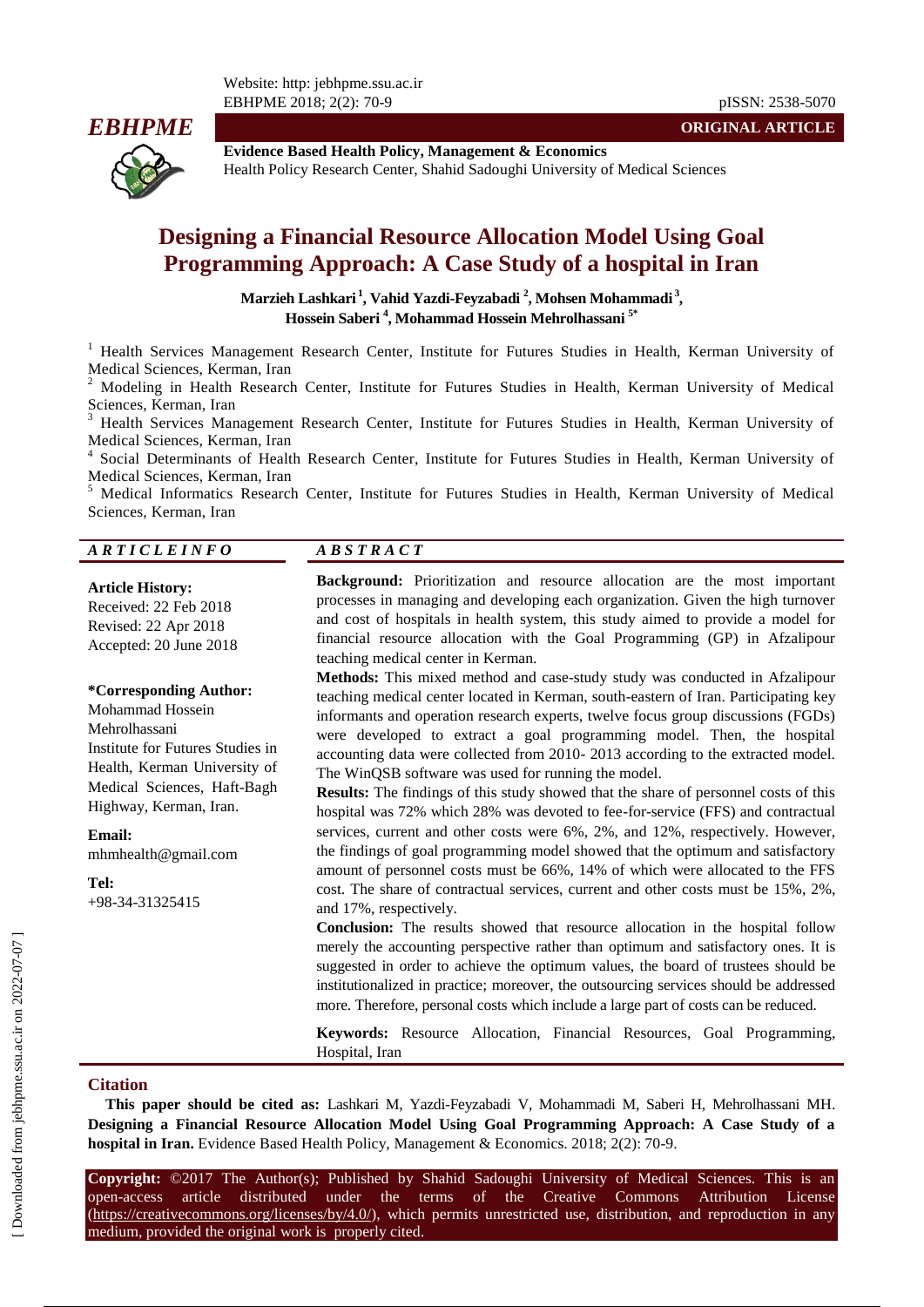#### **Introduction**

One of the most important functions of the Iranian government is to provide healthcare for the public which is declared as a right for every Iranian in Article 29 of the constitutional law (1). Nowadays, the health sector is one of the most important service sectors and its progress is one of the key elements of social welfare and development (2). Nowadays, technological advancements at different levels including medical technologies and people's high expectations of health systems have increased health expenditures at all levels, especially hospital, para-clinical, and diagnostic services (3).

Hospitals, as a key element of the health system, have an effective role in treating people. Furthermore, increasing health service expenditures have changed hospitals to costly organizations; since a significant part of the health sector resources is allocated to hospitals (4).

The main financial resources of the health sector are allocated to hospitals. This proportion is estimated to be about two third of health government budget in many developing countries (5).

Accordingly, in order to reduce the financial burden imposed on governments, some measures have been taken in the last three decades such as converting public hospitals to autonomous units and organizations with the board of trustees and privatizing them to improve the management process and allocation of resources of these units (6,7).

The contradiction between limited resources and diverse and unpredictable needs leads to prioritization and allocation of resources in the health and treatment sector (8). Since the aim of the study was to prioritize and reduce health inequalities and to increase productivity (9), traditional methods were not efficient, and it was necessary to use approaches and mechanisms of resource allocation according to new conditions (10). Therefore, it was conducted to make informed decisions about the appropriate allocation, to ensure equity in access to services,

and to improve health system performance (11, 12).

Previous resources (i.e. budgeting) were different in a way that the organization was considered as a peaceful and stable environment, and the budget was merely used as a mean of control. Therefore, budgeting and resource allocation were not complicated, and subjective and qualitative methods such as conventional budget methods were often used (13). By applying operations research techniques in resource allocation in the 1960s, the goal programming was mainly used as a strong and efficient operations research technique for planning and allocation of resources (14). The goal programming is a multicriteria decision making model in the field of linear algebra. This model encompasses several objectives and is adjusted based on minimizing the deviation from the targets (15). The main advantage of the goal programming is to consider constraints and ideals along with decision variables while planning and making decisions. This art gets special effects when several factors are optimized simultaneously (13).

In the study entitled "allocation of strategic resources in acute care hospitals using the goal programming approach", Black and Carter examined the status of resource allocation in the Mount Sinai Hospital in Toronto. To this end, they presented a model based on the combination of the provided services and the cost of every service. They stated that this model could be used to make decisions on the number, type and, price of services offered by the hospital and could improve the economic incentive of hospitals and hospital medical staff (16).

Abedi et al. (17), argued that the current allocation of resources was based on traditional methods, manpower experiences and mental reasoning. They also stated that use of these methods caused dissatisfaction and were not generalizable. Therefore, the goal programming was suitable to close the gap between quantity and quality of human reasoning. Moreover, goal programming is one of the most common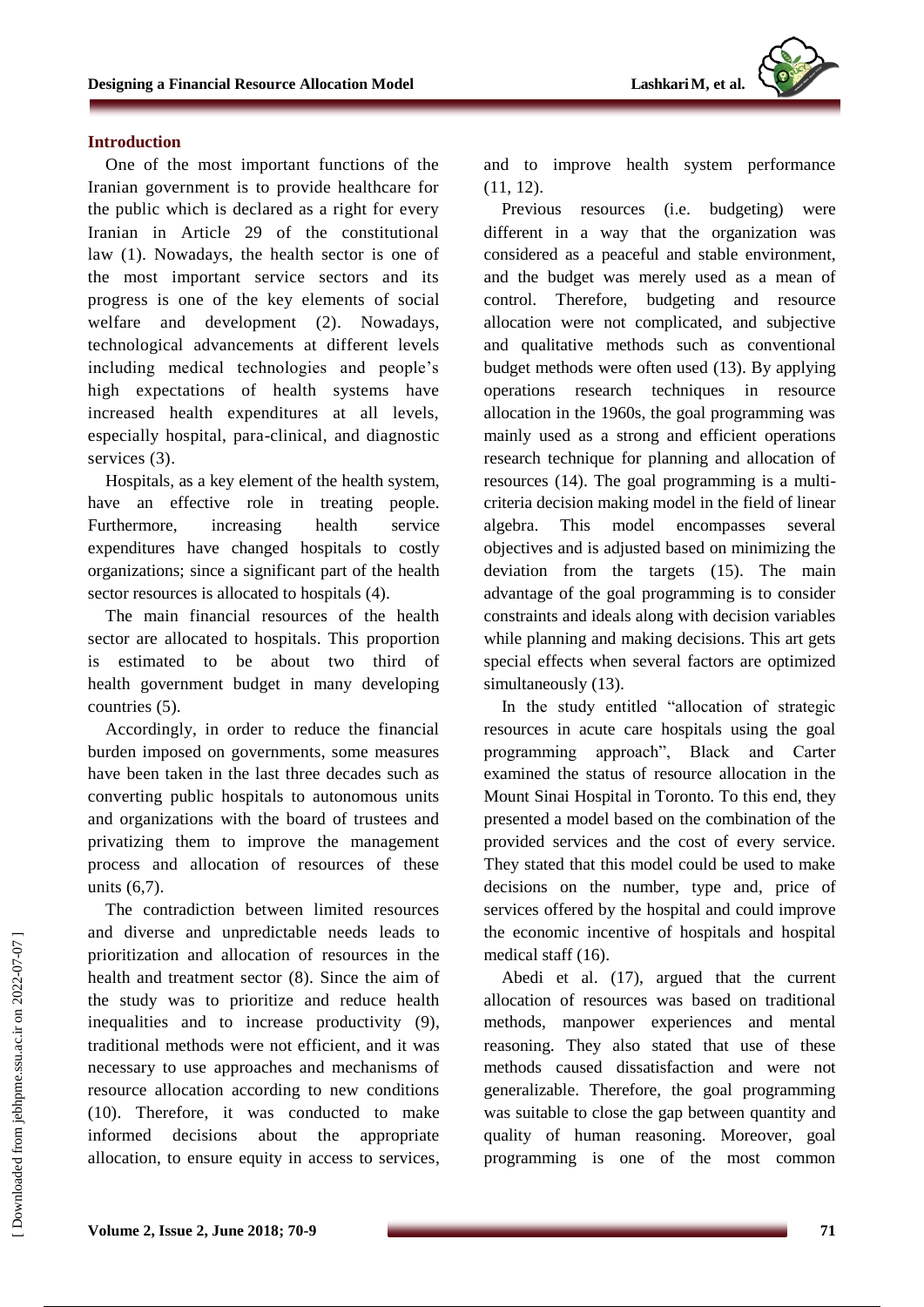

operations research techniques which provide a way to move simultaneously towards several goals (15, 18, 19).

Concerning limited resources, unlimited needs and necessity of optimal allocation of resources in the Ministry of Health and Medical Education, the researchers examined the status of resource allocation in Afzalipour teaching hospital which was a hospital with a board of trustees and examined the efficiency of the allocation. They also designed and presented a resource allocation model for this hospital so as to consider the allocation of resources in the health sector and to present an optimal way to allocate resources in the hospital.

#### **Afzalipour Teaching Medical Center**

Afzalipour Hospital opened in 2002 and is one of the largest and best-equipped hospitals in Iran located in south-eastern of Iran. It is designed in 2 phases with the capacity of 540 beds. Currently, the first phase provides health services with 462 approved beds and the bed occupancy rate of 80%. It has 1123 employees, and 300 students are trained in this center every year. In 2013, 250461 people had outpatient visits and 33831 had inpatient stays. The center has a turnover of \$ 190 million.

Financial resources of hospitals in Iran are mainly provided by governments, insurance companies, and people's direct payments. The annual budget for employees' salaries and other benefits is also provided by the Ministry of Health in the form of an increased budget; Afzalipour hospital also follows the same rule. Overall, more than 70% of the financial resource of this hospital is provided through operational revenues (revenues from the provision of services); public revenues provide 25 to 28% of its funding and nonoperational revenues provide a very small share of the resources.

This center has become a hospital with the board of trustees since 2009. The board of trustees is responsible for leading and managing the hospital as well as setting goals and determining macropolicies of the hospital. Members of the board of trustees include chief of Kerman University of Medical Sciences (chairman of the board of trustees), chairman of the board of trustees (secretary), director of the hospital, planning or development deputy governor, the representative of chiefs of hospital clinical sections (chosen by the chiefs), mayor of the city, the representative of health donors assembly, director of social security organization, director general of health insurance system, a representative of Islamic Consultative Assembly (as an observer in meetings of the board of trustees), an expert on management issues and one person on behalf of the center deputy assembly.

## **Materials and Methods**

This mixed method and case study was conducted in Afzalipour teaching medical center located in Kerman, eastern-south of Iran. This study reviewed the regulations, bylaws, ministerial guidelines, and all administrative documents related to board of trustees' hospitals. It was examined financial resources allocation and budgeting mechanisms in these hospitals such as FFS payments disciplines. Then, the key participants were identified. Twelve focus group discussions (FGDs) were held in the presence of the head, manager of the revenue unit, manager of the accounting section and one of the members of the board of trustees, and the operation research experts. Every meeting lasted for about two hours. The goals for the model were extracted from FGDs. Using system analysis and holding the FGDs, the model of resource allocation was calculated. This model was estimated for the year 2013 so as to have some plans for the coming years.

The goal programming model is one of the most applicable operations research techniques first introduced by Charnes, Cooper & Ferguson in 1955. The goal programming tries to combine and mix the optimization logic in mathematical programming with the decision-maker's desire to satisfy several objectives (19).

The goal programming has three "decision, goal and systemic constraints and objective function" variables; its general model is as follows: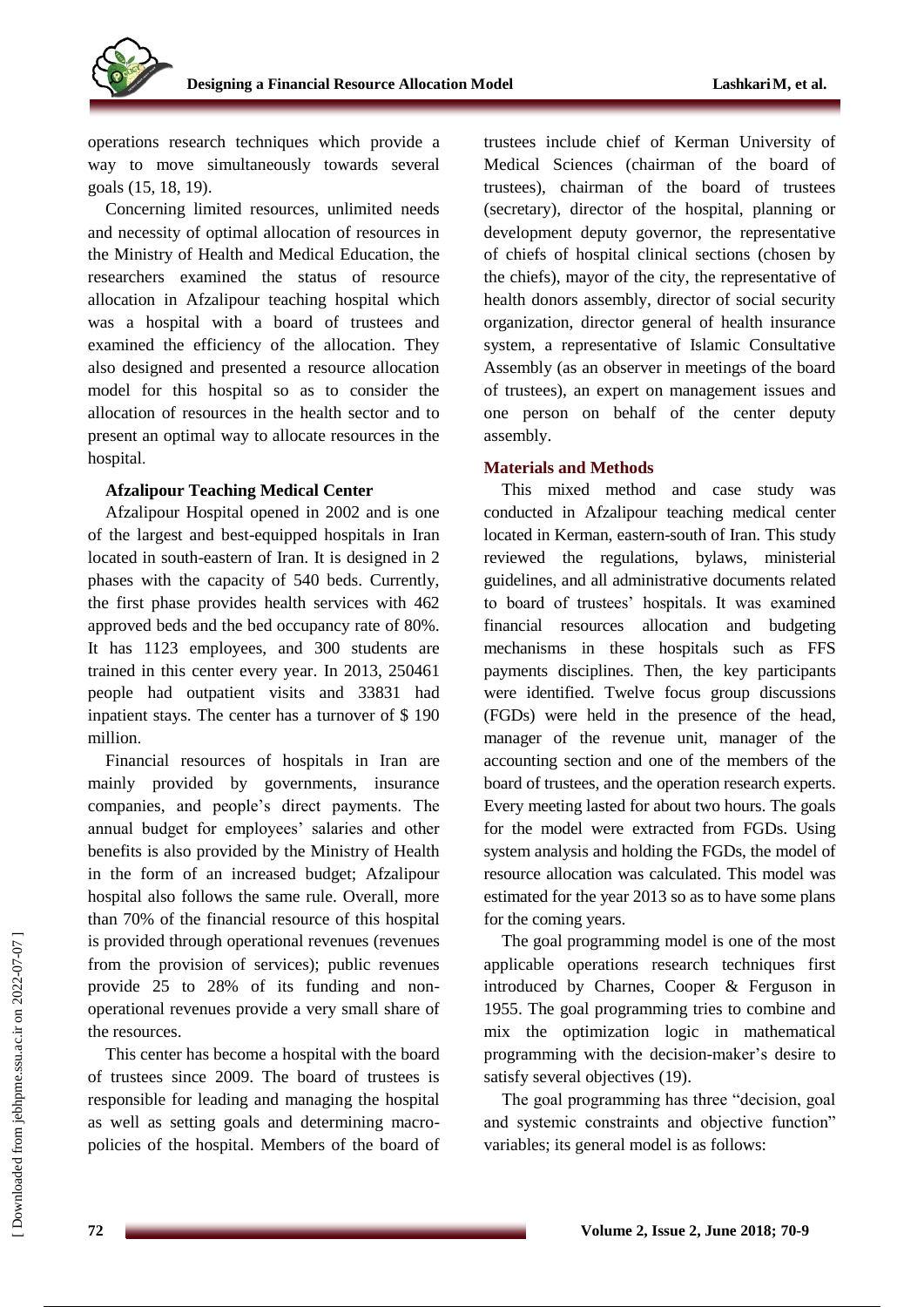

Minimize  $Z = \sum_{k=1}^{x} P_{+} d_{+} + P_{m} d_{+}$ 

Subject to<br>  $\sum_{i=1}^{n} C_{jk} x_j - d_k^+ + d_k^- = g_k, \qquad k = 1, 2, ..., k$ 

 $d_k^+ \geq 0, d_k^- \geq 0, x_i \geq 0$   $(j = 1, 2, ..., n)$ 

The decision variables:  $X_1, X_2, ..., X_n$ 

The number of targets: k

Goals assigned to the K target:  $g_k$ 

Priority of targets:  $P_1 > P_2 >$ , ...,  $P_m$  $(m = 1, 2, ..., n)$ 

This study was approved by ethics committee at Kerman University of Medical Sciences (KUMS) with the code of ethics 1135.1393.

#### **Results**

Using the FGDs, the decision variables and goals were extracted from this center. Table 1 shows the decision variables and their definitions.

In this study, the model was designed and implemented according to the costs. The costs included total salary costs, fee-for-service (FFS) health care, current costs, outsourced services and other costs.

Table 3 shows the costs and incomes of Afzalipour hospital from 2010-2013. This information was extracted from the accrual system and accounting reports like balance sheet and profit and loss statement.

According to Table 3, the level of personnel costs increased from 54% in 2010 to 80% in 2013; it could be due to recruiting contract personnel and retracting outsourced services. Costs of outsourced services decreased from 41% in 2010 to 6% in 2013; it could be due to the recruitment of manpower and lack of outsourcing such services from private companies. Since most of these services were provided through recruitment (e.g. pharmacy).

Non-operational revenues of this center such as incomes resulted from rent decreased from 1.69% in 2010 to 0.38% in 2013. After retracting some outsourced services, these revenues decreased; for example, after transferring the pharmacy from the private center to this center, revenues resulted from renting the pharmacy were deducted from the nonoperational revenues. Performance revenues of this center increased during the study years due to increased annual tariffs in diagnostic and medical services. General revenue (i.e. budget allocated by government to public hospitals) also increased over these years; since credits related to offsetting the cost of staff salaries and wages formed part of these incomes. Recruiting contractual manpower by the center and retracting some services from the private sector, the budget allocated to personnel increased as the number of staff increased.

The goal programming was designed in 2013. The results showed that the level of total salary of personnel including base payment, overtime and bonuses was far from the optimal and satisfying level. Moreover, according to the optimal values, costs of the outsourced and contractual services decreased significantly in 2013 due to reclaiming some services from the private sector. As a result, it could be concluded that the amount of total personnel costs (i.e. sum of total salary and FFS costs) could decrease by outsourcing some services. Employees' incentives and efficiencies could increase and get closer to the optimal and satisfactory levels through bonuses.

Concerning the revenues of this center, it could be stated that these revenues were in good conditions compared to the optimal amount. Operational revenues of the center were close to the optimal status and were in good conditions; it could be due to annual tariff changes which increased without the control of the hospital. However, non-operational revenues of the center decreased in 2012 and 2013 due to the reclamation of services given to the private sector. As a result, incomes from renting part of physical space of the hospital decreased.

The general revenue allocated by the university to the hospital, increased during the study years; since some parts of these credits was related to employees' salaries which increased by reclaiming the allocated services and recruitment of manpower.

According to the optimal levels obtained from the goal programming model, generally, it could be said that when outsourcing some sections of the hospital such as pharmacy, real values were closer to the values obtained from the goal programming.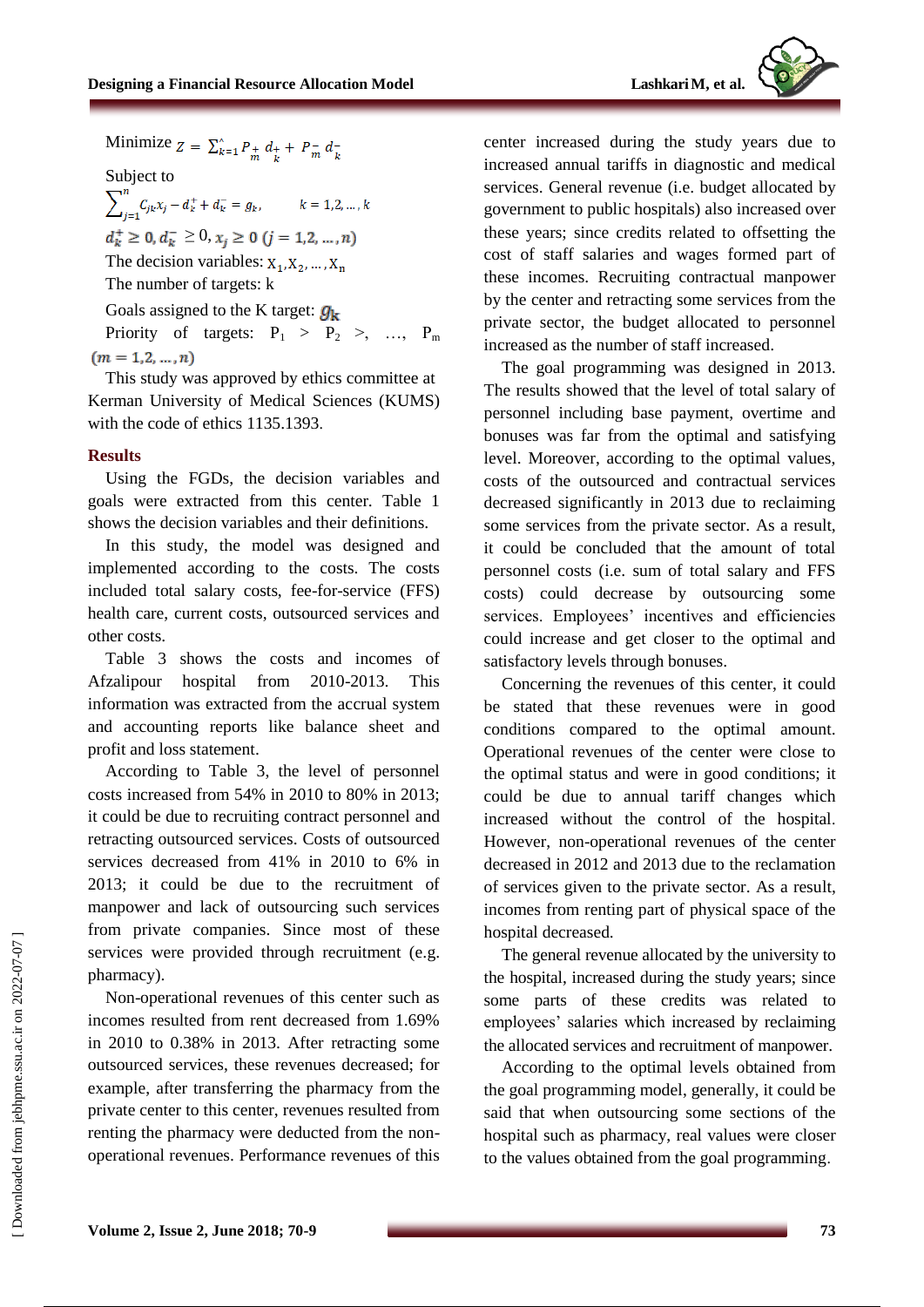

**Table 1.** Decision variables used in goal programming model for financial resource allocation in Afzalipour teaching medical center

| <b>Decision variable</b>           | <b>Parameter</b><br>label | <b>Definition</b>                                                                                                          |  |  |  |  |
|------------------------------------|---------------------------|----------------------------------------------------------------------------------------------------------------------------|--|--|--|--|
| Base payment                       | $X_1$                     | These costs are items such as job and employee payment, hardship payment,<br>child and wife allowance.                     |  |  |  |  |
| Overtime                           | $X_2$                     | A charge which is monthly paid based on extra hours of service provision                                                   |  |  |  |  |
| <b>Bonuses</b>                     | $X_3$                     | The amount added to wage as a reward for good performance                                                                  |  |  |  |  |
| FFS* for physicians                | $X_4$                     | It is amount of operational revenues paid to physicians performance                                                        |  |  |  |  |
| FFS for non-physician<br>personnel | $X_5$                     | It is amount of operational revenues paid to personnel performance                                                         |  |  |  |  |
| Outsourced services                | $X_6$                     | The costs that are paid to the private sector for contractual services                                                     |  |  |  |  |
| Current costs                      | $X_7$                     | These costs include items such as gasoline, water, electricity, gas and etc.                                               |  |  |  |  |
| Other costs                        | $X_8$                     | These costs include such as banking charge, training costs and etc.                                                        |  |  |  |  |
| Non-operational<br>revenues        | $X_9$                     | Revenues which are indirectly attained from rent of some facilities such as<br>restaurant, coffee shop, bookstore and etc. |  |  |  |  |
| Operational revenues               | $X_{10}$                  | Revenues which are directly attained from health care services provided to patients                                        |  |  |  |  |
| General revenue                    | $X_{11}$                  | The budget allocated by government to public hospitals                                                                     |  |  |  |  |

**Table 2.** Goals and deviation of the model

| Goals |                                                                                                              | <b>Goal constraints</b>                                                                                           | <b>Deviation</b><br>from goals<br>$\mathbf{d}^+$<br>$\mathbf{d}$ . |          |
|-------|--------------------------------------------------------------------------------------------------------------|-------------------------------------------------------------------------------------------------------------------|--------------------------------------------------------------------|----------|
| G.1   | Total personnel costs should not exceed 65% of<br>total costs.                                               | $X_1 + X_2 + X_3 + X_4 + X_5 + d_1 - d_1^+ = 0.65$ (X <sub>1</sub> +<br>$X_2 + X_3 + X_4 + X_5 + X_6 + X_7 + X_8$ | $d_1$ <sup>+</sup>                                                 |          |
| G.2   | Total personnel costs should not be less than<br>50% of total costs.                                         | $X_1 + X_2 + X_3 + X_4 + X_5 + d_2 - d_2^+ = 0.50$ (X <sub>1</sub> +<br>$X_2 + X_3 + X_4 + X_5 + X_6 + X_7 + X_8$ |                                                                    | $d_2$    |
| G.3   | The share of FFS* should not exceed 35% of<br>total personnel costs.                                         | $X_4+X_5+d_3$ - $d_3^+=0.35(X_{1+}X_2+X_3+X_4+$<br>$X_5$                                                          | $d_3$ <sup>+</sup>                                                 |          |
| G.4   | The share of FFS should not be less than 20% of<br>total personnel costs.                                    | $X_4 + X_5 + d_4$ - $d_4^+ = 0.20 (X_1 + X_2 + X_3 + X_4 +$<br>$X_5$                                              |                                                                    | $d_4$    |
| G.5   | The share of base payment should not exceed<br>85% of total salary.                                          | $X_1 + d_5 - d_5^+ = 0.85$ $(X_1 + X_2 + X_3)$                                                                    | $d_5$ <sup>+</sup>                                                 |          |
| G.6   | The share of overtime should not exceed 15% of $X_2 + d_6 - d_6^+ = 0.15 (X_1 + X_2 + X_3)$<br>total salary. |                                                                                                                   | $d_6$ <sup>+</sup>                                                 |          |
| G.7   | The share of FFS of physicians should not<br>exceed 65% of total of FFS costs.                               | $X_4 + d_7 - d_7^+ = 0.65$ $(X_4 + X_5)$                                                                          |                                                                    | $d_7$    |
| G.8   | The share of FFS of physicians should not be<br>less than 50% of total of FFS costs.                         | $X_4 + d_8 - d_8 = 0.50$ $(X_4 + X_5)$                                                                            |                                                                    | $d_8$    |
| G.9   | The share of fee for services of non-physician<br>personnel should not 45% of total of FFS costs.            | $X_5 + d_0 - d_0^+ = 0.40$ ( $X_4 + X_5$ )                                                                        | $d_{\mathrm{o}}$ <sup>+</sup>                                      |          |
| G.10  | The share of FFS of non-physician personnel<br>should not be less than 20% of total of FFS costs.            | $X_5 + d_{10} - d_{10} = 0.20$ $(X_4 + X_5)$                                                                      |                                                                    | $d_{10}$ |
| G.11  | Outsourced services costs should not be less<br>than 20% of total costs.                                     | $X_6 + d_{11} - d_{11}^+ \le 0.15 (X_1 + X_2 + X_3 + X_4 + X_5)$<br>+ $X_6 + X_7 + X_8$                           |                                                                    | $d_{11}$ |

 $\overline{1}$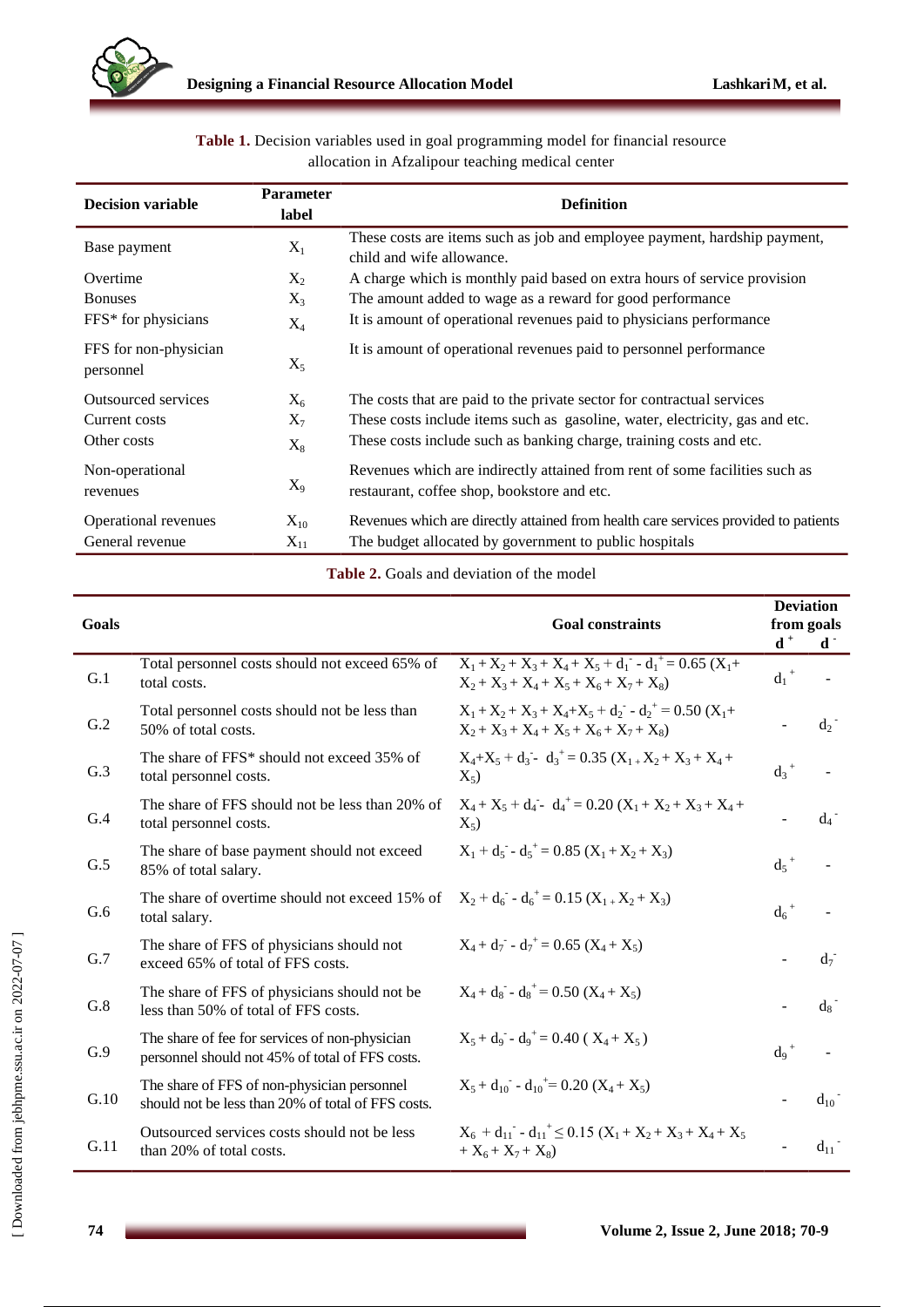# **Designing a Financial Resource Allocation Model LashkariM, et al.**

| G.12                    | The share of current costs should not exceed                                                            | $X_7 + d_{12} - d_{12}^+ = 0.025 (X_1 + X_2 + X_3 + X_4 + X_5)$                                                  | $d_{12}$ <sup>+</sup> |          |
|-------------------------|---------------------------------------------------------------------------------------------------------|------------------------------------------------------------------------------------------------------------------|-----------------------|----------|
|                         | 2.5% of total costs                                                                                     | $+X_6+X_7+X_8$                                                                                                   |                       |          |
| G.13                    | The share of other costs should not exceed 12%<br>of total costs                                        | $X_8 + d_{13} - d_{13}^+ = 0.12 (X_1 + X_2 + X_3 + X_4 + X_5 +$<br>$X_6 + X_7 + X_8$                             | $d_{13}$ <sup>+</sup> |          |
| G.14                    | The share of public income should not exceed<br>25% of total incomes.                                   | $X_{12} + d_{14} - d_{14}^+ = 0.25$ $(X_9 + X_{10} + X_{11})$                                                    | $d_{14}$ <sup>+</sup> |          |
| G.15                    | The share of performance revenue should not be<br>less than 70% of total incomes.                       | $X_9 + X_{10} + X_{11} + d_{15} - d_{15}^{\dagger} = 0.70 (X_9 + X_{10} +$<br>$X_{11}$                           |                       | $d_{15}$ |
| G.16                    | The hospital does not have any loss.                                                                    | $(X_1 + X_2 + X_3 + X_4 + X_5 + X_6 + X_7 + X_8) + d_{16}$<br>$d_{16}^+ = (X_0 + X_{10} + X_{11})$               |                       | $d_{16}$ |
| G.17                    | The hospital work independently from general<br>revenue.                                                | $(X_1 + X_2 + X_3 + X_4 + X_5 + X_6 + X_7 + X_8) + d_{17}$<br>$d_{17}^{\dagger} = (X_9 + X_{10} + X_{11})$       |                       | $d_{17}$ |
| G.18                    | If possible at least 5% of the hospitals saving<br>should be spent on infrastructure and<br>development | $(X_1 + X_2 + X_3 + X_4 + X_5 + X_6 + X_7 + X_8) + d_{18}$<br>$-d_{18}^{\dagger} = 0.95 (X_9 + X_{10} + X_{11})$ |                       | $d_{18}$ |
|                         | System constraints of the model are as follows.                                                         | $X_i, d_k, d_k^+ \ge 0$                                                                                          |                       |          |
| $X_1 + \dots + X_8 = 1$ |                                                                                                         | $L \leq Xi \leq U$ , $L = 0$ , $U = 1$                                                                           |                       |          |

The objective function of this model is as follows.

#### MIN Z = P<sub>1</sub>(d<sub>16</sub>) + P<sub>2</sub>(d<sub>14</sub><sup>+</sup> + d<sub>15</sub>) + P<sub>3</sub>(d<sub>1</sub><sup>+</sup> + d<sub>2</sub><sup>+</sup> + d<sub>3</sub><sup>+</sup> + d<sub>4</sub><sup>+</sup> + d<sub>5</sub><sup>+</sup> + d<sub>5</sub><sup>+</sup> + d<sub>3</sub><sup>+</sup> + d<sub>9</sub><sup>+</sup> + d<sub>10</sub><sup>+</sup> + d<sub>11</sub><sup>+</sup> + d<sub>12</sub><sup>+</sup> + d<sub>13</sub><sup>+</sup>) + P<sub>4</sub>(d<sub>17</sub>) + P<sub>5</sub>(d<sub>18</sub>)

**Table 3**. Cost and revenue items and their relative index in Afzalipour teaching

medical center for 2010-2013 (Numbers in billion rials)

|                            | 2010   |                 | 2011   |               | 2012   |       | 2013   |               | Optimu                |  |
|----------------------------|--------|-----------------|--------|---------------|--------|-------|--------|---------------|-----------------------|--|
| <b>Items</b>               | Amount | $\frac{0}{0}$ a | Amount | $\frac{0}{0}$ | Amount | $\%$  | Amount | $\frac{0}{0}$ | m results<br>of GPM b |  |
| Total costs                | 172.14 | 100             | 215.12 | 100           | 248.90 | 100   | 276.45 | 100           | 100                   |  |
| Total personnel costs      | 93.63  | 54.39           | 116.32 | 54.07         | 176.73 | 71.00 | 221.40 | 80.09         | 66.00                 |  |
| Total salary               | 67.87  | 39.43           | 80.17  | 37.27         | 129.01 | 51.83 | 158.57 | 57.36         | 52.00                 |  |
| Base payment               | 60.40  | 35.09           | 67.47  | 31.36         | 126.72 | 50.91 | 140.71 | 50.90         | 37.00                 |  |
| Overtime                   | 7.47   | 4.34            | 12.68  | 5.89          | 2.27   | 0.91  | 17.83  | 6.45          | 8.00                  |  |
| <b>Bonuses</b>             | 0.00   | 0.00            | 0.01   | 0.00          | 0.01   | 0.00  | 0.03   | 0.01          | 7.00                  |  |
| FFS c                      | 25.76  | 14.96           | 36.15  | 16.80         | 47.73  | 19.18 | 62.84  | 22.73         | 14.00                 |  |
| Physicians                 | 20.23  | 11.75           | 25.01  | 11.63         | 29.09  | 11.69 | 38.14  | 13.80         | 10.00                 |  |
| Non-physician              | 5.53   | 3.21            | 11.14  | 5.18          | 18.63  | 7.48  | 24.70  | 8.93          | 4.00                  |  |
| Personnel                  |        |                 |        |               |        |       |        |               |                       |  |
| Other costs                | 78.51  | 45.61           | 98.81  | 45.93         | 72.17  | 29.00 | 55.05  | 19.91         | 34.00                 |  |
| <b>Outsourced services</b> | 70.60  | 41.01           | 76.36  | 35.50         | 40.03  | 16.08 | 15.27  | 5.52          | 15.00                 |  |
| Current costs $d$          | 1.04   | 0.60            | 4.11   | 1.91          | 5.70   | 2.29  | 6.83   | 2.47          | 2.00                  |  |
| Other costs                | 6.87   | 3.99            | 18.33  | 8.52          | 26.45  | 10.63 | 32.96  | 11.92         | 17.00                 |  |
| Total revenues             | 186.99 | 100             | 250.64 | 100           | 331.97 | 100   | 323.66 | 100.00        | 100.00                |  |
| Performance based          | 132.41 | 70.81           | 185.16 | 73.87         | 243.30 | 73.29 | 230.84 | 71.32         | 75.00                 |  |
| revenues                   |        |                 |        |               |        |       |        |               |                       |  |
| Non-operational            | 3.21   | 1.72            | 4.94   | 1.97          | 2.55   | 0.77  | 1.22   | 0.38          | 2.00                  |  |
| Operational <sup>e</sup>   | 129.19 | 69.09           | 180.22 | 71.90         | 240.75 | 72.52 | 229.62 | 70.94         | 73.00                 |  |
| General revenue            | 54.58  | 29.19           | 65.48  | 26.13         | 88.67  | 26.71 | 92.82  | 28.68         | 25.00                 |  |

<sup>a</sup> Relative index for each item in costs and revenues is calculated by dividing the item by the total costs or total revenues <sup>b</sup> GPM: Goal programming model <sup>c</sup> FFS: Fee-for-service <sup>d</sup> Current costs consists of gasoline, water, electricity and gas <sup>e</sup> Operational revenues consists of inpatient and out-patient services revenues.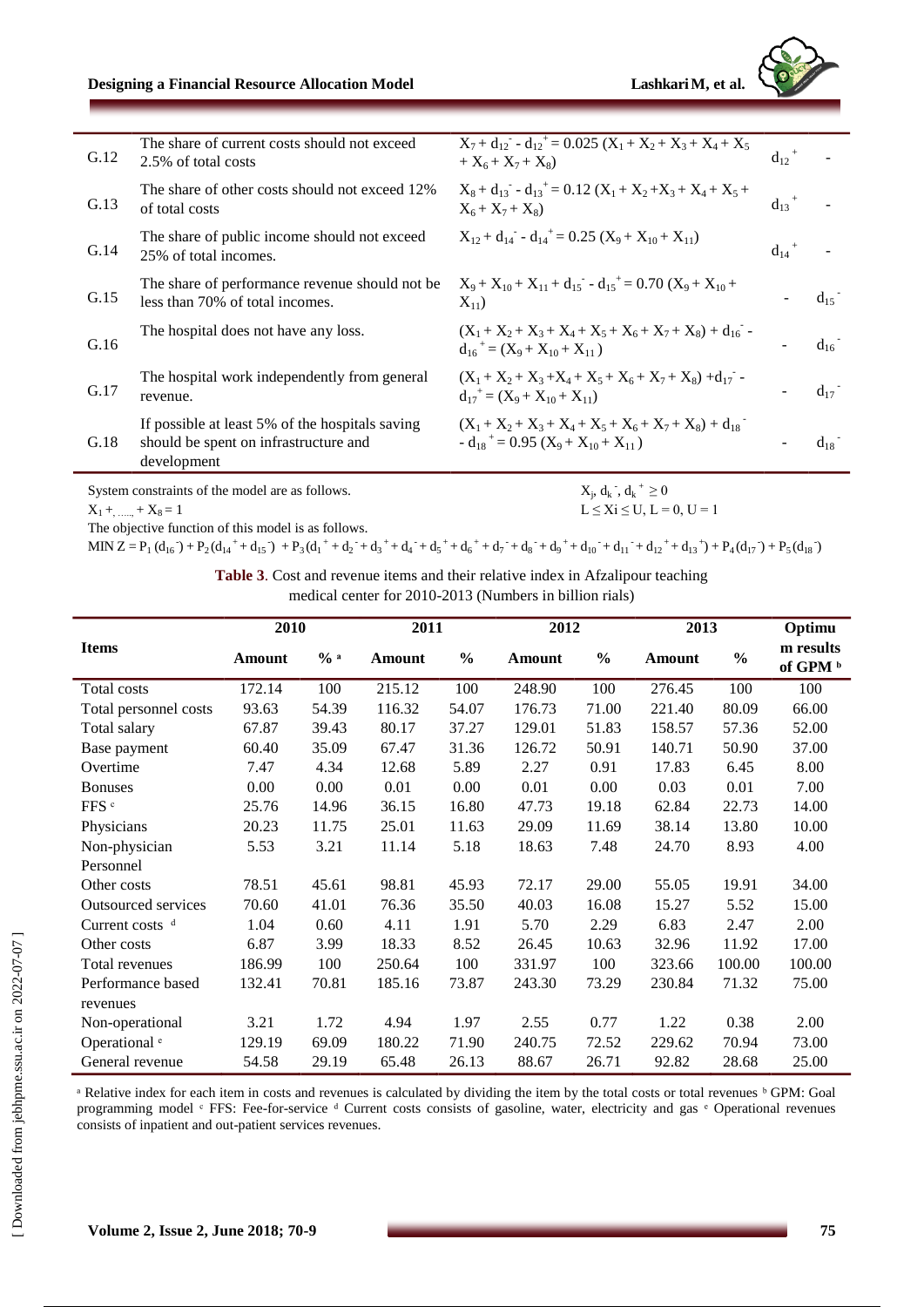

#### **Discussion**

Improving the economic performance of these organizations plays a crucial role in the proper allocation of financial resources as the most important capital of the health system. Therefore, designing an efficient and effective system with proper and systematic management improves hospital performance.

The results showed that there was a significant difference between current distribution of resources and their optimal distribution. It represented economic inefficiency of Afzalipour Hospital. The World Health Organization also stated that more than 50% of health resources in the health sector were not efficient (4).

One of the most important reasons of economic inefficiency in this center was high expenses including manpower costs and the operational costs due to changes in the payment system, especially the FFS payment system that requires fundamental changes based on performance.

Personnel costs are one of the most important costs of educational-treatment centers. In this study, a large amount of resources was allocated to these costs. Therefore, optimal allocation of resources plays a significant role in economic efficiency of these centers because humans have a crucial role in the hospitals. Inadequacy of wages and unfair and inefficient payment system cause problems such as employees' dissatisfaction, absenteeism, turnover and strike. Moulavi stated that manpower was considered the most important resource in any organization and plays an important role in success and effectiveness of the organization. To use this factor optimally in the long run, the first to be considered will be the salary paid to the personnel ().

Among the operational costs of a hospital, costs related to the human resources are the most important ones. In the present study, these costs consisted of 50% to 80% of the costs of the center in the study years. In a study conducted by Khatami et al. (21), in public hospitals, the share of staff operational costs was 58% of total costs of the hospitals. Furthermore, according to the international standards, staff costs are 55% to 60%

of total hospital operational costs. It should be noted that this does not mean that increasing in the personnel share of total costs in hospital can necessarily be led to the performance and efficiency improvement. It is required that further research to be conducted considering the performance data such as bed turnover, bed occupancy rate, etc.

Goudarzi et al. (22), stated that more than half of health care staff worked in hospitals. In other words, a significant portion of fixed healthcare costs were allocated to personnel costs. Pourmojib (23) also pointed out in his study that the medical and paramedical personnel formed more than 70% of hospital manpower, and 65 to 70% of current costs of hospitals were allocated to them.

Generally, it reflected undeniable importance of human resources in the hospitals and their significant role in hospital costs and showed that the hospital management could reduce hospital costs significantly and could improve efficiency and effectiveness of hospital care by reviewing manpower arrangement and identifying unnecessary costs.

During the study years, outsourced and contractual services costs decreased dramatically due to repeal purchasing some services from the private sector. The volume of hospital operational costs and inefficiency in the health system caused hospitals to outsource services to the nongovernmental sections to reduce costs and improve the efficiency. The present study showed that outsourcing some services to the private section had a positive effect on the costs of the manpower. The WHO (24) stated that outsourcing means using resources out of the organization and mentioned that outsourcing provides the opportunity to present non-vital services such as laundry, information technology and transportation to the specialized providers through purchasing the services from private sector. Hesiao et al. (25) pointed out that outsourcing for hospitals, especially public hospitals could result in some benefits such as removing human resources shortages, improving productivity and reducing the financial burden of hospitals. Recently, the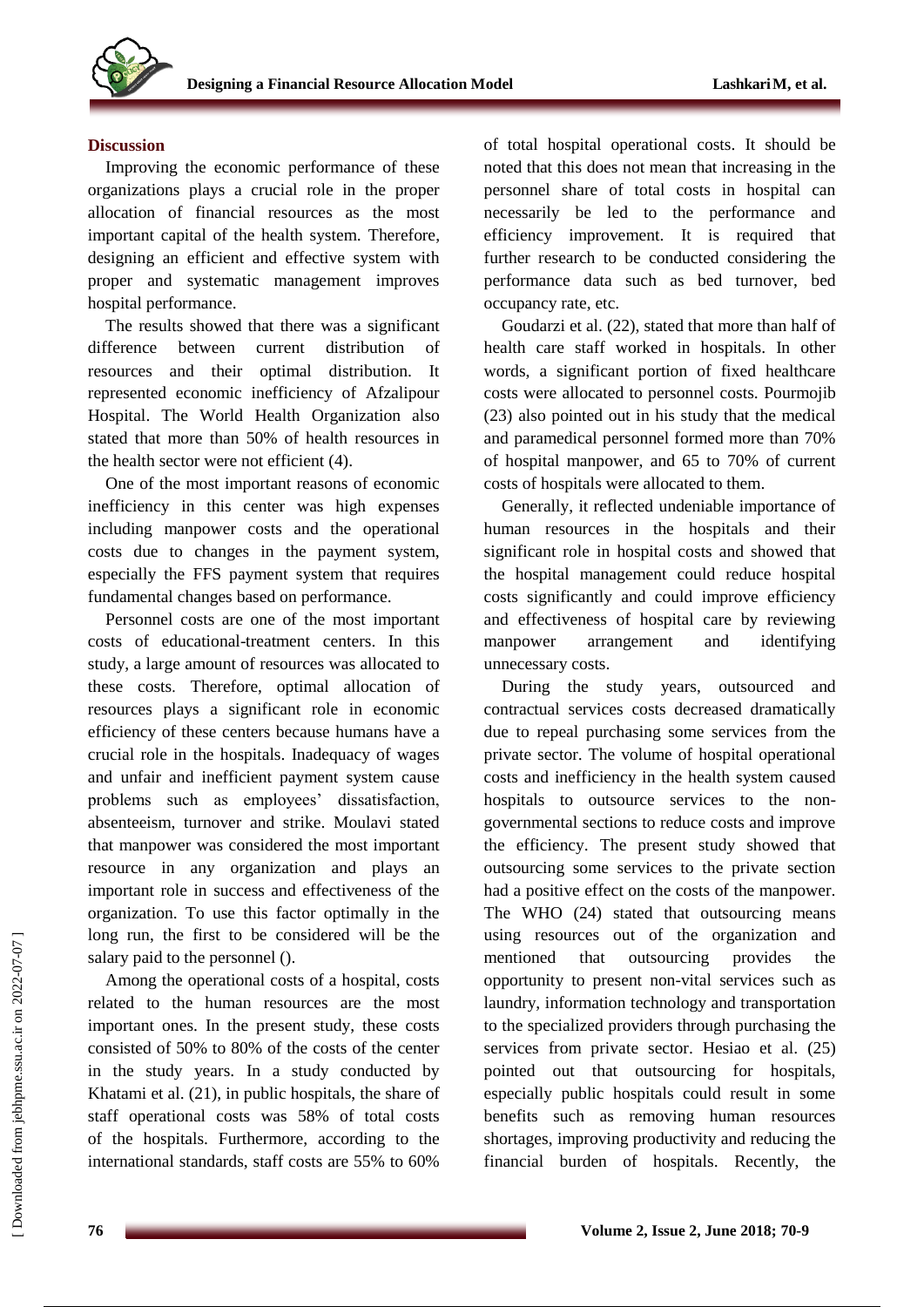Ministry of Health (MOE), considered outsourcing in order to downsize the government and strengthen the accountability and efficiency of the health care and to implement Clause 5 of Article 2 of the Administrative Regulations in 2003 and the Third Development Plan (26). Martin et al. (27), regarded liberalization of financial and human resources with the aim of allocating these resources to the organization goals as the main achievements of outsourcing. Results of a study conducted by Ferdowsi et al. (28), revealed that consumable and manpower costs could decrease by outsourcing some services.

#### **Conclusion**

The contradiction between limited resources and unlimited needs of the health sector has made the allocation of resources inevitable. Concerning the effective role of hospitals in treating people and their high portion in current government expenditure, examining the status of allocation of financial resources of hospitals is of great importance. Thus, the status of allocation of financial resources in Afzalipour teaching medical center was examined based on the programming; because the theory of the new government might increase productivity. Moreover, making use of the goal programming model could increase productivity and satisfaction. As a result, it could be a good model for hospitals with the board of trustees. According to the accounting governance, lack of transparency in the prioritizing process and resource allocation in this center, the programming goal was presented based on the same presumption. In order to improve this model, priority setting and resource allocation of this center must be reformed and presented clearly and systematically. Resource allocation in this center was based on the organizational structure; however, it was not based on objectives and results. This viewpoint did not provide justice and productivity.

In general, resource allocation was not desirable in this center. According to the results of the research environment, expenses of human resources embraced a huge portion of resources and these expenses increased by reclamation of outsourced and contractual services. Thus, hospital incomes from public revenues increased and nonoperational incomes decreased.

In order to optimize the resource allocation in this center, to reform the payment system especially the free service system, and to reform employment of human resources, it recommended that non-main and non-operational services be outsourced to the private section which can decrease human resource expenses and free service expenses. Moreover, bonuses and rewards can increase employees' motivation and performance and can be effective steps in achieving optimal and satisfying levels.

#### **Acknowledgements**

This study was a MSc thesis approved by Kerman University of Medical Sciences (KUMS) with the code number 1135.1393. The authors express their gratitude to the chairman, chief executive officer (CEO) and all employees of the accounting unit in Afzalipour teaching medical center affiliated with KUMS for their help in conducting this study. The study was financially supported by Health Services Management Research Center affiliated with the Institute for Futures Studies in Health.

## **Conflicts of Interest**

The authors declare that they have no conflicts of interests.

## **Authors' contributions**

Lashkari M and Mehrolhassani HM designed research; Lashkari M conducted research and Saberi H helped and facilitated the data gathering particularly the FGD sessions. Mehrolhassani HM, Mohammadi M and Yazdi-Feyzabadi V analyzed data and verified the final analysis; Lashkari M and Yazdi-Feyzabadi V wrote the drafting of this manuscript. All authors read and approved the final manuscript**.**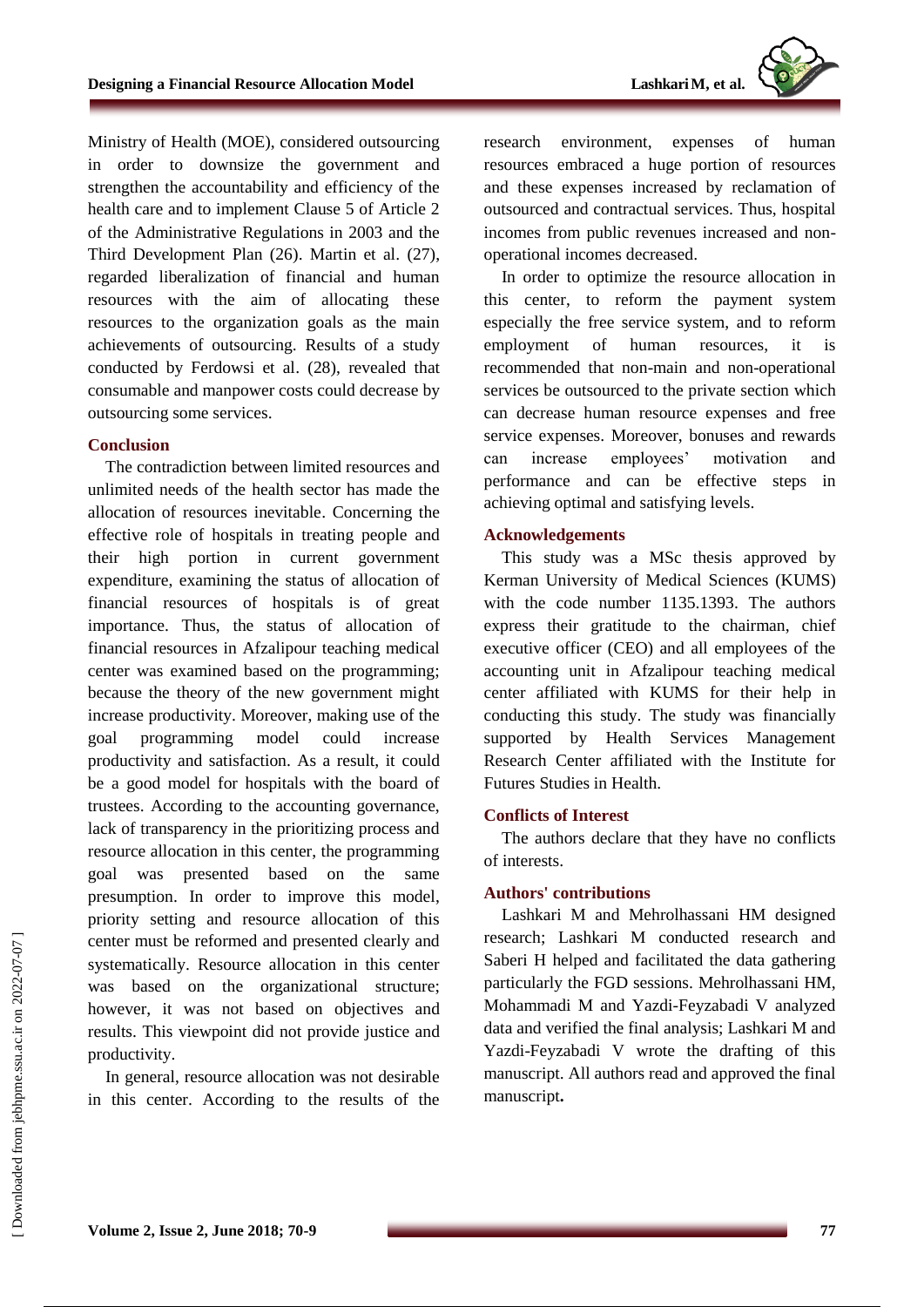



## **References**

- 1) Constitution of the Islamic Republic of Iran. Available at: http://rc.majlis.ir/fa/ content/iran\_ constitution (Last accessed on 30 May 2017). [In Persian]
- 2) Wilkinson RG, Marmot M. Social determinants of health: the solid facts. World Health Organization; 2003.
- 3) Ramezanian M, Abolhalaj M, Bastani P, Hashemi SF, Hamidi H. Islamic Republic of Iran Health System Financing: Weak and Strength Points with a Qualitative Attitude. World Journal of Medical Sciences 2013; 8(3): 231-7.
- 4) World Health Organization. The World Health Report 2000. Health systems: Improving Performance. Switzerland, Geneva: World Health Organization; 2000.
- 5) Barnum H, Kutzin J. Public hospitals in developing countries: resource use, cost, financing. Baltimore, MD: The Johns Hopkins University Press, 1993.
- 6) Harding A, Preker A. 2000. Understanding organizational reforms: the corporatization of public hospitals. World Bank HNP discussion paper.
- 7) Preker A, Harding S. Innovations in Health Service Delivery: The Corporatization of Public Hospitals. Health, Nutrition, and Population; Washington, DC: World Bank. 2003. Available at: https:// openknowledge. worldbank. org/ handle/ 10986/15145
- 8) Sánchez MF, Abellán PJ, Martínez PJ. How should health and healthcare priorities be set and evaluated? Prioritization methods and regional disparities, 2008 SESPAS Report. Gac Sanit.2008; 22(1): 126-36.
- 9) Zielinski A, Kronogård M, Lenhoff H, Halling A. Validation of ACG Case-mix for equitable resource allocation in Swedish primary health care. BMC Public Health 2009; 9(1): 347-55.
- 10) El-Jardali F, Makhoul J, Jamal D, Ranson MK, Kronfol NM, Tchaghchagian V. Eliciting policymakers' and stakeholders' opinions to help shape health system research priorities in the

Middle East and North Africa region. Health Policy and Planning 2010; 25(1): 15-27.

- 11) Zere E, Mandlhate C, Mbeeli T, Shangula K, Mutirua K, William K. Equity in health care in Namibia: developing a needs-based resource allocation formula using principal components analysis. International Journal for Equity in Health. 2007; 6(1): 13-10.
- 12) Lester C, Griffiths S, Smith K, Lowe G. Priority setting with health inequality impact assessment. Public Health. 2001; 115(4): 272-6.
- 13) Cokins G. Predictive Costing, Predictive Accounting. Handbook of Budgeting: John Wiley & Sons, Inc.; 2012.
- 14) Khalili M, Yadoallahi J. Fuzzy goal programming model for resource allocation in higher education. Journal of Management Knowledge 2002; 15(56): 35-60. [In Persian]
- 15) Aouni B, Kettani O. Goal programming model: A glorious history and a promising future. European Journal of Operational Research. 2001; 133(2): 225-31.
- 16) Blake JT, Carter MW. A goal programming approach to strategic resource allocation in acute care hospitals. European Journal of Operational Research 2002; 140(3): 541-61.
- 17) Abedi GH, Lagshaei B, Tabibi J, Gholi Arianejad MB. Goal Programming Model for the allocation of resources in the education section of the Ministry of Health and Medical Education. Journal of Mazandaran University of Medical Sciences 2007; 17(57): 82-87. [In Persian]
- 18) Eslami Bigdeli GH, Talangi A. Goal programming model in optimal portfolio selection. Journal of Financial Research 1999; 4(1): 50-71. [In Persian]
- 19) Charnes A, Cooper WW, et al. Measuring the efficiency of decision making units. European journal of operational research 1978; 2(6): 429-44.
- 20) Curristine T, Lonti Z, Joumard I. Improving public sector efficiency: Challenges and opportunities. OECD Journal on Budgeting. 2007; 7(1): 169-201.